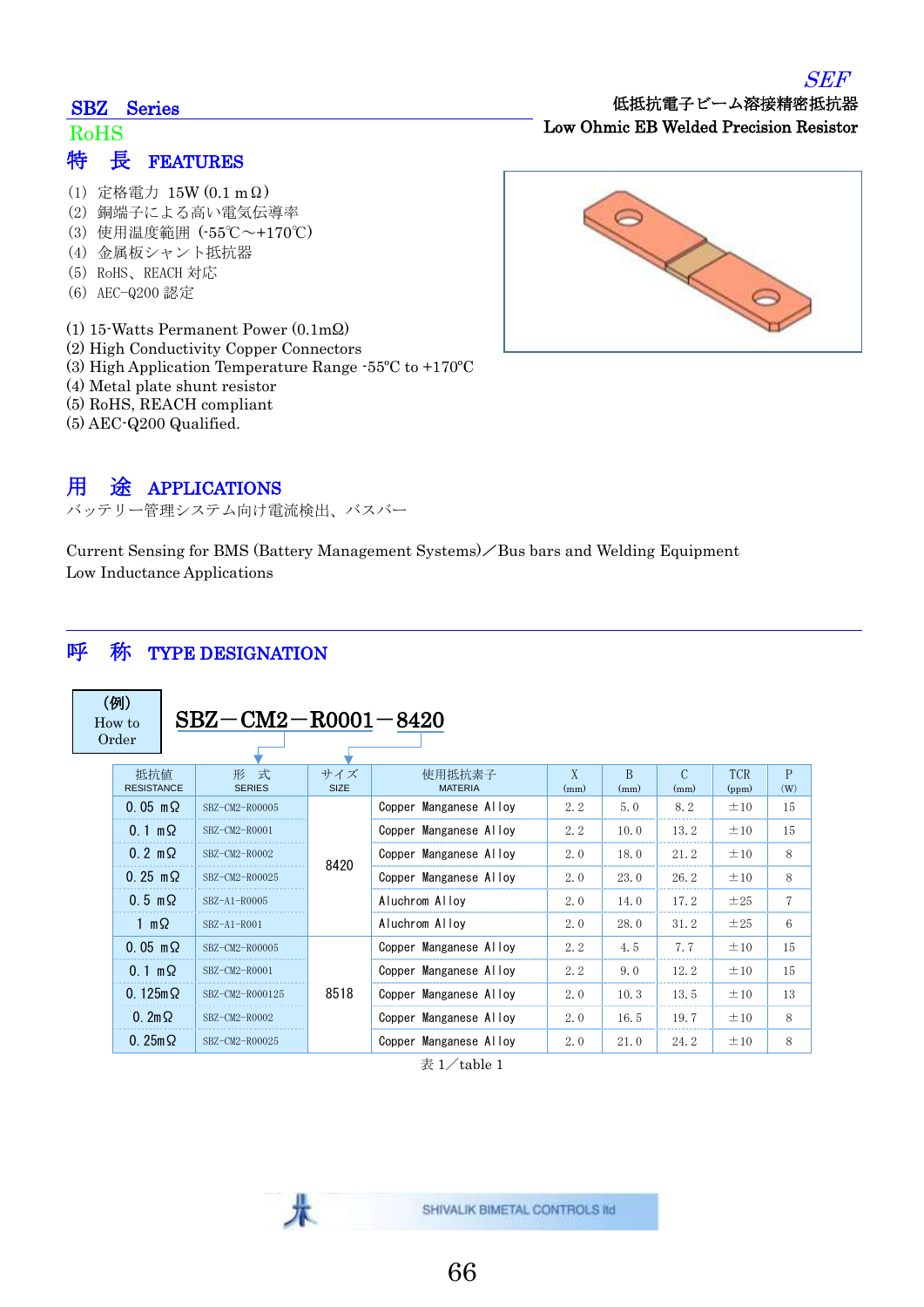## 寸 法 DIMENSIONS

SBZ-8420 SBZ-8518





# 定 格 RATING

| 抵抗值 / Resistance Values                                                   | 0.05, 0.1, 0.125, 0.2, 0.25, 0.5, 1.0                                 | (m $\Omega$ ) |
|---------------------------------------------------------------------------|-----------------------------------------------------------------------|---------------|
| 抵抗值許容差/Tolerance                                                          | 5                                                                     | (%)           |
| TCR - 抵抗温度係数 (抵抗素子) *<br>TCR - Temperature Coefficient (Resistive Alloy)* | $\epsilon$ ± 10 (Copper Manganese Alloys),<br>$<-25$ (Aluchrom Alloy) |               |
| 使用温度範囲/Applicable Temperature Range                                       | $-55 \sim +170$                                                       |               |
| 負荷能力/Load Capacity                                                        | 表 1 参照/ See table 1                                                   |               |
| インダクタンス/Inductance                                                        | 1 >                                                                   | nН            |
| 耐久性/Stability Deviation                                                   | $< 0.5$ after 2000 Hours. Tt* = 110 °C                                | $\frac{0}{6}$ |
| * T <sub>t</sub> = 端子温度/Terminal temperature                              | $<$ 1.0 after 2000 Hours. Tt* = 140 °C                                | $\frac{0}{6}$ |

 $*+20$  ∼ +60°C